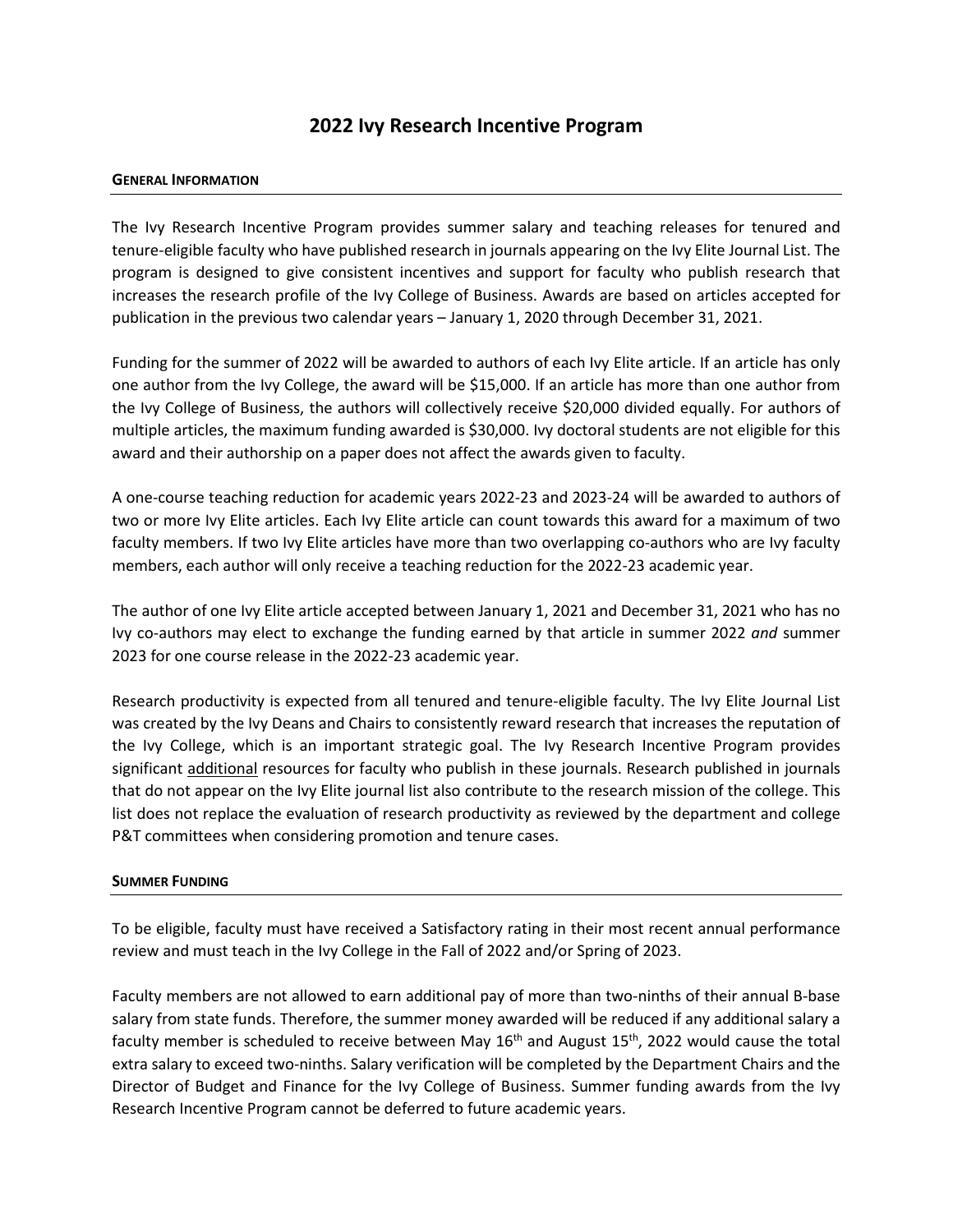Up to \$5,000 of the award may be placed in a development fund to cover research expenses, if requested by the faculty member.

# **TEACHING REDUCTION**

To be eligible, faculty must have received a Satisfactory rating in their most recent annual performance review. Teaching reductions awarded through the Ivy Research Incentive Program do not add to teaching reductions previously awarded and cannot be deferred to future academic years. Therefore, the following faculty **will not** receive additional teaching reductions:

- Faculty with an administrative appointment that includes a course release
	- o Chairs, Associate Chairs, Associate Deans
- Faculty with a DOGE appointment that includes a course release
- Faculty on professional development assignment (FPDA)
- Faculty receiving a course release for a prior Research Acceleration Grant or for any other reason

The teaching assignment will be reduced by one course in either the fall semester of 2022 or spring semester of 2023, and one course in either fall of 2023 or spring of 2024. All three courses in an academic year may be assigned in either the fall or spring semester, based on the resource availability within the college and department. Assigning all teaching in one semester must be approved by the Department Chair and the Dean. Faculty must continue to perform all service duties in non-teaching semesters.

Faculty receiving a teaching reduction shall NOT be eligible for overload teaching (except for executive education) nor teaching on behalf of another university during the academic year of the teaching reduction.

## **APPLICATION PROCESS AND DETERMINATION OF AWARDS**

Eligibility for awards will be determined from information located in the faculty member's PRR as of 5:00 pm CST on January 28, 2022. Only articles accepted between January 1, 2020 and December 31, 2021 will be counted. (An article accepted in 2019 and published in 2020 will not count.) Faculty are responsible for entering the appropriate information to their PRR before the deadline. After the initial list of eligible articles is created from the PRR, department chairs will contact eligible faculty to request documentation of the acceptance of each article. Faculty will have until February 11 to provide this information and final awards will be announced on February 18.

| Deadline to Update PRR:            | Friday, January 28, 2022 by 5:00pm CST   |
|------------------------------------|------------------------------------------|
| Verification of Accepted Articles: | Friday, February 11, 2022 by 5:00 pm CST |
| Announcement of Awards:            | Friday, February 18, 2022                |

Faculty members who receive awards must have a link to their articles and a link to their Google Scholar profile on their Ivy directory page.